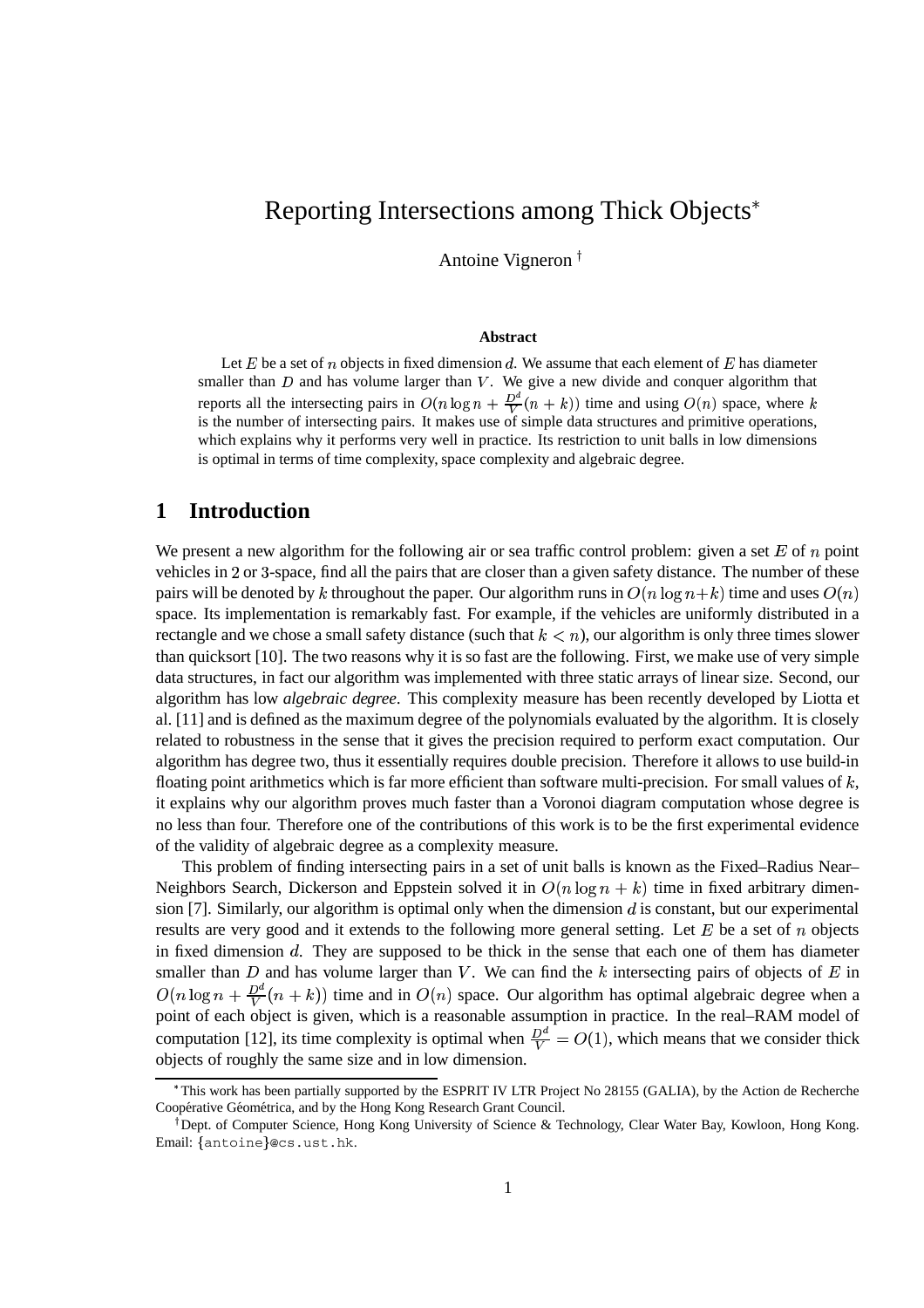Pairwise geometric intersections reporting has been extensively studied. On a theoretical standpoint, it is well understood for line segments in the plane [1, 6] and boxes in any dimension [8]. These algorithms, however, are not the best choice in practice, which motivated Zomorodian and Edelsbrunner to design a practical intersection algorithm [13] for boxes that does not match the best theoretical bound [8]. Here we give a practical algorithm too, but for different types of objects, in particular we do not require them to be axis–parallel boxes, but we put restrictions on their volume and diameter. For curve segments intersection, robustness problems led to the design of low degree algorithms [3, 4, 5], however an  $\Omega(n\sqrt{k})$  lower bound was proven [3] in this context. Our result shows that it is possible to get around this lower bound, and obtain an efficient low degree algorithm for curved objects, if we make assumptions on their volume and diameter.

## **2 The algorithm**

We consider a set E of n objects in  $\mathbb{R}^d$ , where d is constant. Each object  $A \in E$  has diameter at most D and volume at least V. We also assume that we are given a point of each object  $A \in E$ , we call it the *reference point* of A. We will present an efficient algorithm to report all intersecting pairs in  $E<sup>2</sup>$ , assuming that we can decide whether a pair  $(A, B) \in E^2$  intersects in constant time. The only other geometric predicates that it uses are comparisons between the coordinates of the reference points. Its running time is  $O(n \log n + \frac{D^d}{V}(n+k))$ , where k is the number of intersecting pairs. It uses  $O(n)$ space, which means that the intersecting pairs are output without necessarily being stored, and each pair is output exactly once.

Note that the intersection predicate is necessary to solve our problem. Thus our algorithm has optimal algebraic degree when one point of each object is given. For instance, the objects are balls in our traffic control application, so detecting intersection means comparing distances, which is a degree two predicate. In this case, our algorithm has degree two.

Our predicates have to be implemented for the particular type of objects that is considered. If these objects do not have constant complexity, for instance if they are polyhedral figures, the intersection predicate may take more than constant time, so one would need to multiply our time bounds by this quantity in order to obtain the actual complexity of our algorithm in terms of standard arithmetic operations.

## **2.1 Computation model**

The coordinates of the reference point of an object object  $A \in E$  are denoted by  $(x_1(A), x_2(A), \ldots x_d(A))$ . The first type of geometric predicates that we will use are of the form  $x_i(A) \le x_i(B)$  and  $x_i(A) \le$  $x_i(B) - 2D$ . We assume that any such comparison can be made in unit time.

We will also need an intersection predicate. In order to unify the presentation of our algorithm, we will relax its definition. We will keep two properties of usual geometric intersection predicates (for objects with diameter at most  $D$  and volume at least  $V$ ) that are crucial for our algorithm. First, if two object A and B intersect, then for all i we have  $|x_i(A) - x_i(B)| \leq 2D$ . Second, if  $F \subset E$  is a set of disjoint objects whose reference points lie in an hypercube with edge length  $4D$ , then the cardinality of F is at most  $\frac{(\mathfrak{b}D)^{n}}{V}$  (this comes from the fact that these objects all lie within an hypercube of volume  $(6D)^d$  and are disjoint).

So, a boolean function inter( $\cdot$ ,  $\cdot$ ) over  $E^2$  is called a *generalized intersection predicate* over E with parameters  $C$  and  $D$  if and only if it has the following properties:

- 1. if  $\text{inter}(A, B)$  is true, then for all i we have  $|x_i(A) x_i(B)| \leq 2D$ .
- 2. for all hypercube H with edge length  $4D$  and for all  $F \subset E$ , if inter $(A, B)$  is false for all distinct  $A, B$  in F, and if all the reference points of F are in H, then the cardinality of F is at most C.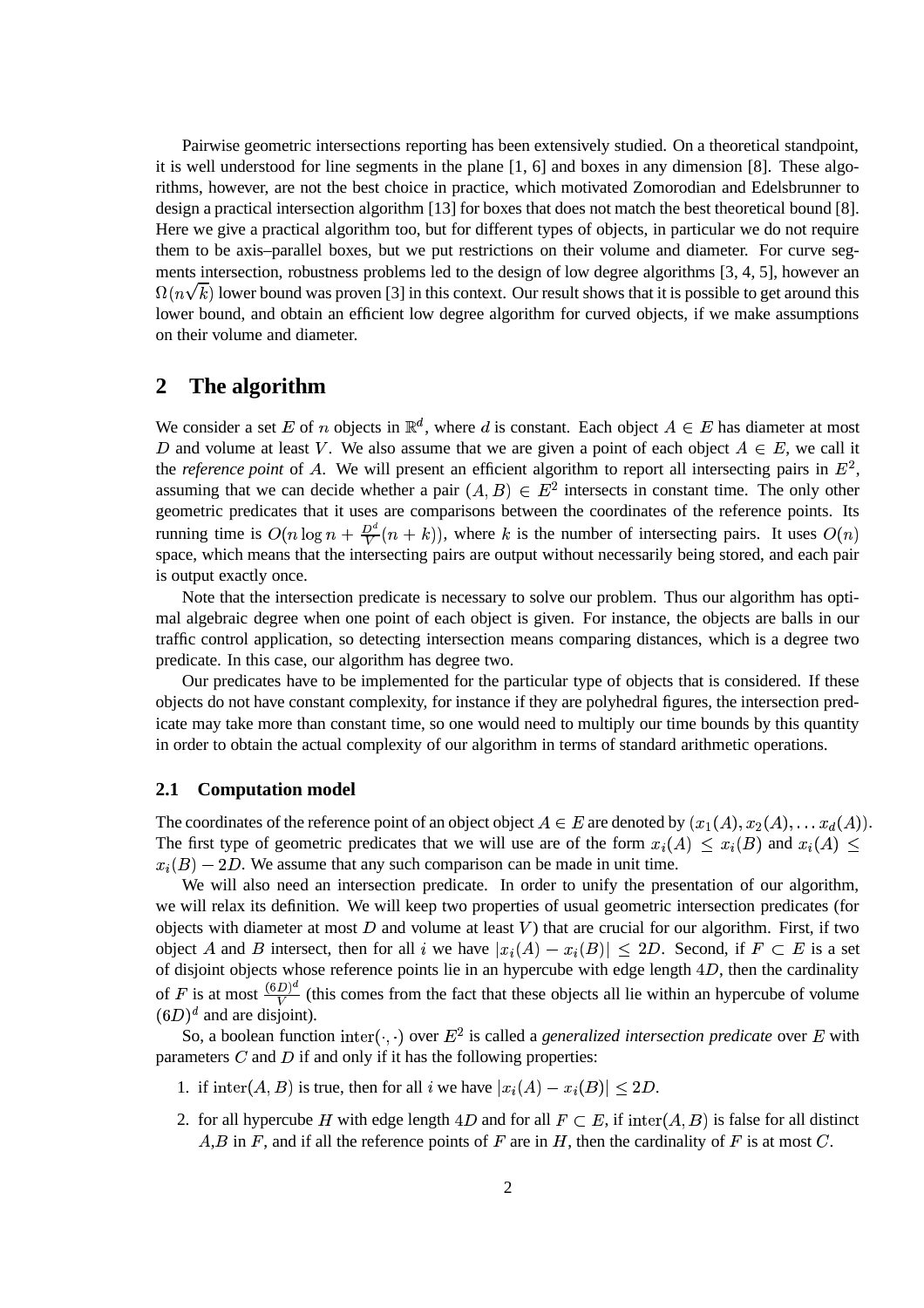In particular, if  $E$  is a set of geometric objects with diameters at most  $D$  and volumes at least  $V$ , then the geometric intersection predicate  $A \cap B \neq \emptyset$  is a generalized intersection predicate with parameters  $\frac{(\mathbf{b}D)^{T}}{V}$ and  $D$ . So our algorithm will work with a usual geometric intersection predicate as well as a generalized one. Thus, in the remainder of this note, when we consider a generalized intersection predicate  $\text{inter}(\cdot, \cdot)$ , we will simply say that A and B intersect (resp. are disjoint) if and only if  $inter(A, B)$  is true (resp. false).

The reason why we need this relaxed definition is the following. Our algorithm will make recursive calls to itself in dimension  $d - 1$ , by ignoring the last coordinate of the reference points, but still using the intersection predicate between the original d-dimensional objects. If we run the  $d-1$  dimension algorithm in this way on a subset  $E \cap (\mathbb{R}^{d-1} \times [x, y])$  where  $y - x \le 4D$ , then the induced intersection predicate in dimension  $d-1$  is a generalized intersection predicate with same parameters C and D.

In short, our computation model means that we can make simple comparisons between the coordinates of reference points in unit time, and that we have a generalized intersection predicate with parameters  $C$  and  $D$  that we can evaluate in unit time as well. With these assumptions, we will show that we can report all the intersecting pairs in  $O(n \log n + C(n+k))$  time.

#### **2.2 Algorithm in one dimension**

In this section, we assume that  $d = 1$ . The idea of this algorithm is first to compute a maximal set of disjoint objects  $E_{max}$  by walking from left to right along  $E$ , and report the intersections with objects of  $E \setminus E_{max}$ . Then we apply the same procedure to  $E \setminus E_{max}$ . The following lemma shows how to perform a step of the recursion.

**Lemma** 1 Suppose  $d = 1$  and E is sorted according to the coordinates of the reference points of its *elements. Then it can be partitioned into*  $(E_{max}, E')$  *in*  $O(C(n'+k'))$  *time where*  $|E_{max}| = n' > 0$ *and*  $k'$  *is the number of intersecting pairs in*  $E_{max} \times E$ *. Within the same time bounds, and using*  $O(|E|)$ *space, the intersecting pairs of*  $E_{max} \times E$  *can be reported and*  $E'$  *can be sorted in the same order as*  $E$ *.* 

**Proof:** Let  $E = \{A_1, A_2, ... A_n\}$  where  $x_1(A_i) \le x_1(A_j)$  for all  $i < j$ . We process the objects  $A_i$  in increasing order of i. Both  $E_{max}$  and  $E'$  are maintained in a list sorted according to the  $x_1$ -coordinate. No two objects of  $E_{max}$  intersect. First we insert  $A_1$  in  $E_{max}$ .

When we reach  $A_i$ , we check its intersection with the objects previously inserted in  $E_{max}$  whose  $x_1$ -coordinates are at least  $x_1(A_i) - 2D$ . By definition of generalized intersection predicates, we do not need to check the other elements of  $E_{max}$ , which are too far from  $A_i$  to intersect it. Moreover, since these objects are disjoint, and within distance  $2D$  from  $A_i$ , by definition of generalized intersection predicates, there are at most C of them. Thus this step can be performed in  $O(C)$  time by visiting the last elements inserted in  $E_{max}$  from right to left. If no new intersection is reported, we insert  $A_i$  in  $E_{max}$ . Otherwise,  $A_i$  is inserted in  $E'$  and the intersections are reported.

The algorithm we just described effectively partitions  $E$  as we intended to do, but it only reports the intersecting pairs  $(A, B) \in E \times E_{max}$  such that  $x_1(A) \ge x_1(B)$ . The other intersections are found by running the same algorithm with a slight modification. Namely, we have constructed  $E_{max}$  already so we can check the intersections of  $A_i$  with the objects  $B \in E_{max}$  such that  $x_1(B) \in [x_1(A_i), x_1(A_i) + 2D]$ .

Each object of E is processed in  $O(C)$  time so this algorithm runs in  $O(Cn)$  time. Besides, each element of E' intersects at least one element of  $E_{max}$  so  $n \le n' + k'$ . Therefore the running time of our algorithm is  $O(C(n'+k'))$ .  $\Box$ 

**Lemma** 2 If  $d = 1$  and E is sorted according to the coordinates of the reference points, then the k *intersecting pairs of*  $E$  *can be reported in*  $O(C(n+k))$  *time and using*  $O(n)$  *space.*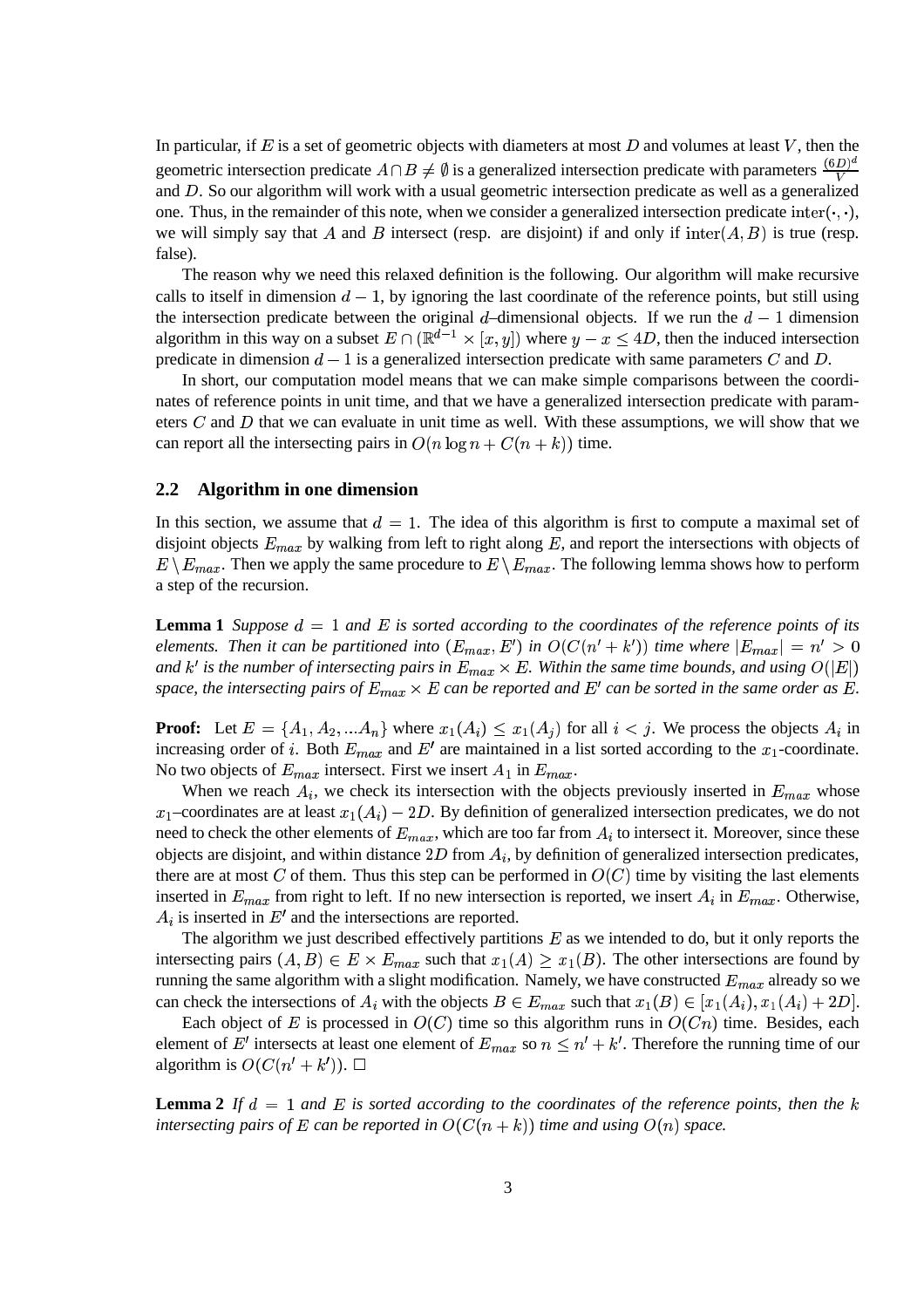**Proof:** Partition E as in Lemma 1 and report the intersections in  $E_{max} \times E$ . If  $E' \neq \emptyset$ , set  $E = E'$  and apply the same procedure recursively. To analyze this algorithm, we note that at each step we pay  $O(C)$ time either to put an object in  $E_{max}$  or to report an intersection involving an element of  $E_{max}$ . These objects and intersections will not be considered at deeper levels of recursion since  $E_{max}$  is discarded. Therefore the overall time complexity is  $O(C(n+k))$ .  $\Box$ 

**Corollary** 1 If  $d = 1$ , then the intersecting pairs in  $E^2$  can be reported in  $O(n \log n + C(n+k))$  time  $\int$  *and*  $O(n)$  *space, where*  $k$  *is the number of these pairs.* 

### **2.3 Generalization to any dimension**

Our algorithm can be generalized to any fixed dimension  $d$ . The idea is essentially that we can handle a set of objects that are close to an hyperplane  $P$  by projecting the reference points into  $P$  and running the  $d-1$  dimensional algorithm. So we can use the following divide and conquer approach: chose a horizontal hyperplane  $P$  that splits the reference points evenly, find the intersecting pairs among objects whose distance to  $P$  is less than 2D, and recurse on both sides of  $P$ . In the remainder of this section, we will prove the following result:

**Theorem 1** Let E be a set of n objects in fixed dimension d. We assume that E is associated with a *generalized intersection predicate with parameters* <sup>&</sup>lt; *and* ;*. We can report all the intersecting pairs in*  $O(n \log n + C(n+k))$  *time and using*  $O(n)$  *space, where* k *is the number of reported pairs.* 

#### **2.3.1 Description of the algorithm**

By Corollary 1 we have an algorithm for  $d = 1$ . So we will proceed by induction on d. We assume that  $d > 1$  and that in dimension  $d - 1$ , there is an  $O(n \log n + C(n+k))$  time and  $O(n)$  space algorithm to report generalized intersections, and we will show how to use it to obtain an algorithm with the same time bound in dimension  $d$ .

We follow a divide and conquer approach. We distinguish between four cases. If the height of  $E$  is at most  $4D$  (which we call Case 1), we can ignore the last coordinates of the reference points and thus reduce the problem to dimension  $d-1$ . If it does not occur, then we distinguish between three exclusive cases. In the main case (that we call Case 2) we split  $E$  evenly by a horizontal hyperplane, recurse on both sides and handle the neighborhood of the splitting hyperplane with the  $d-1$  dimensional algorithm. The remaining two cases (cases 3 and 4) are boundary cases that we introduce for technical reasons.

For any  $F \subset E$ , we denote by  $max(F)$  (resp.  $min(F)$ , resp.  $med(F)$ ) the maximum (resp. minimum, resp. median) value of  $x_d(A)$  over all  $A \in F$ .

**Case 1:** when  $\max(E) - \min(E) \leq 4D$ .

We can use the  $d-1$  dimensional algorithm in the following way. For all  $A \in E$ , we construct a new  $d-1$  dimensional object A' with reference point  $(x_1(A), x_2(A), \ldots, x_{d-1}(A))$ . Let E' be the set of all such objects. For all  $(A, B) \in E^2$ , we denote  $\text{inter}(A', B') = \text{inter}(A, B)$ . The reference point of  $A' \in E'$  is in a  $d-1$  dimension hypercube H if and only if the reference point of A is in  $H \times [min(E), max(E)]$ , therefore the extension of the predicate inter $(\cdot, \cdot)$  to E' is a generalized intersection predicate with parameters C and D in dimension  $d-1$ . So we can report in  $O(|E'|\log |E'| + \frac{1}{2})$  $C(|E'| + k')$  the k' (generalized) intersecting pairs in  $E'^2$ . By construction of E', they coincide with the intersecting pairs in  $E^2$ . Since  $|E'| = n$  and  $k' = k$ , the time bound for this case can be rewritten  $O(n \log n + C(n+k)).$ 

**Case 2:** when  $\min(E) + 2D < \text{med}(E) < \max(E) - 2D$ .

Let  $E_1$  (resp.  $E_2$ ) be the set of all  $A \in E$  such that  $x_d(A) < \text{med}(E)$  (resp.  $x_d(A) > \text{med}(E)$ ). Let  $E_m$  be the set of all  $A \in E$  such that  $x_d(A) \in [\text{med}(E) - 2D, \text{med}(E) + 2D]$ . We compute  $E_1, E_2$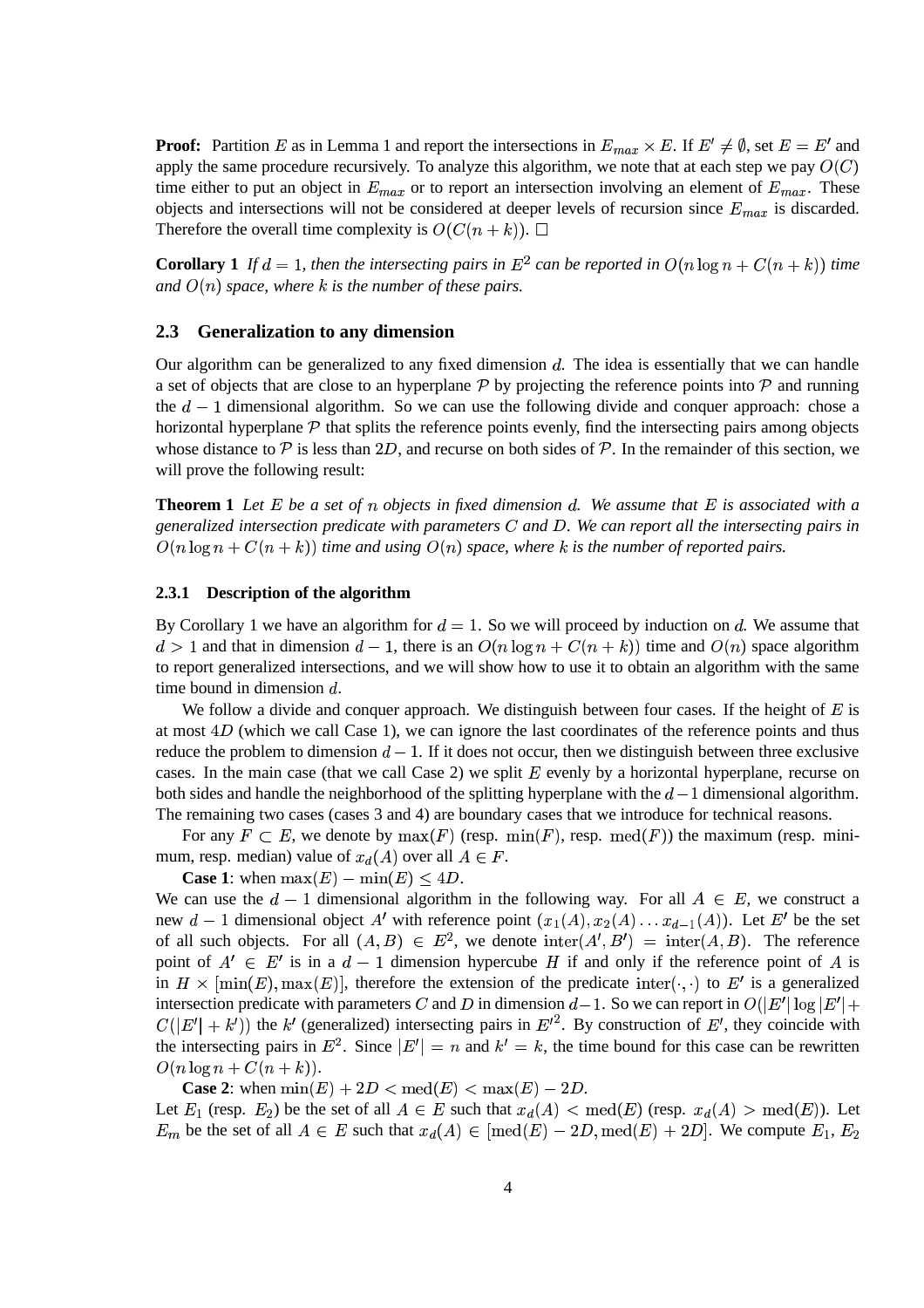and  $E_m$  in  $O(|E|)$  time by brute force. Note that  $\max(E_m) - \min(E_m) \leq 4D$ , so, as in Case 1, we can report the  $k_m$  intersecting pairs in  $E_m^2$  in  $O(|E_m| \log |E_m| + C(|E_m| + k_m))$  time.

Now, we handle recursively  $E_1$  and  $E_2$ , that is, we call recursively on  $E_1$  and  $E_2$  the d dimensional algorithm to report intersecting pairs. A problem here is that we may report intersection pairs that have been already reported because they belong to  $E_m^2$ . This can be fixed by passing a flag and the value of  $\text{med}(E)$  at the recursive calls to report intersections in  $E_1$  and  $E_2$ . The flag will tell the program not to report pairs  $(A, B)$  such that  $\{x_d(A), x_d(B)\} \subset [\text{med}(E) - 2D, \text{med}(E) + 2D].$ 

**Case 3:** when  $\text{med}(E) \leq \text{min}(E) + 2D < \text{max}(E) - 2D$ .

Let  $E_2$  (resp.  $E_m$ ) be the set of all  $A \in E$  such that  $x_d(A) > \min(E) + 2D$  (resp.  $x_d(A) \le \min(E) + 2D$ 4D). As in Case 1 we can report all the intersecting pairs in  $E_m$  by using the  $d-1$  dimensional algorithm. Then we handle  $E_2$  by calling recursively the  $d$  dimensional algorithm. We can avoid the output of duplicates using the same approach as in Case 2.

**Case 4:** when  $\min(E) + 2D < \max(E) - 2D \le \text{med}(E)$ .

Let  $E_1$  (resp.  $E_m$ ) be the set of all  $A \in E$  such that  $x_d(A) < \max(E) - 2D$  (resp.  $x_d(A) \ge \max(E) - 2D$ 4D). As in Case 1 we can report all the intersecting pairs in  $E_m$  by using the  $d-1$  dimensional algorithm. Then we handle  $E_2$  by calling recursively the  $d$  dimensional algorithm. We can avoid the output of duplicates using the same approach as in Case 2.

#### **2.3.2 Analysis**

Here we consider the  $d-1$  dimensional algorithm as a black box, that is, its internal data (for instance, the sets  $E_1, E_2, E_m$  of objects in  $d-1$  dimension) are not considered, we only use its overall running time.

In cases 2,3 and 4, we have  $|E_1| \leq |E|/2$  and  $|E_2| \leq |E|/2$ , therefore the time spent for splitting E into  $E_1, E_2$  and  $E_m$  over all recursive calls is  $O(n \log n)$ . Any object can be handled at most once by Case 1, as it is a terminal case, so the overall contribution of Case 1 is  $O(n \log n + C(n+k))$  time. The only remaining contribution we need to study is the contribution of the calls to the  $d - 1$  dimensional algorithm in cases 2,3 and 4. It is  $O(\log n + C)$  time for each occurrence of an object in a set  $E_m$ , and  $O(C)$  time for each occurrence of an intersecting pair.

So, in order to prove our time bound, it suffices to prove that a given object can appear in two sets  $E_m$ at most during the course of the algorithm. Assume that A appears in a set  $E_m$  for the first time during the course of the algorithm. If it is not in  $E_1$  or  $E_2$ , then it will not be handled recursively, so it will not appear again in  $E_m$ . So assume, without loss of generality, that  $A \in E_m \cap E_2$ . Then  $x_d(A) \le \min(E_2) + 2D$ , so afterwards, in any recursive call, we will have  $x_d(A) \leq \min(E) + 2D$ . Assume that A appears again in  $E_m$  in a recursive call. It cannot appear again in  $E_2$  since  $x_d(A) \le \min(E) + 2D$ . If it is not in  $E_1$  either, then it will not be handled recursively and so we are done. So we assume that  $A \in E_1 \cap E_m$ . Then  $x_d(A) \ge \max(E_1) - 2D$ , and remember that  $x_d(A) \le \min(E_1) + 2D$ , so it follows that  $\max(E_1) - \min(E_1) \le 4D$ , therefore the next recursive call will be terminal and A will not appear in a set  $E_m$  again.

This completes the proof that our algorithm runs in  $O(n \log n + C(n+k))$  time. It is easy to see that it uses  $O(n)$  space.

**Corollary 2** Let E be a set of n objects in fixed dimension d. We assume that each element of E has diameter at most  $D$  and has volume at least  $V$ . We also assume that we can detect pairwise intersection in unit time and that we know one point of each object. Then we can report all the intersecting pairs in  $O(n \log n + \frac{D^d}{V}(n+k))$  *time and using*  $O(n)$  *space, where* k *is the number of reported pairs.* 

We note that we could have achieved the same time bound without using our one dimension algorithm, by using brute force in dimension zero, and use it as a base for induction. This would shorten our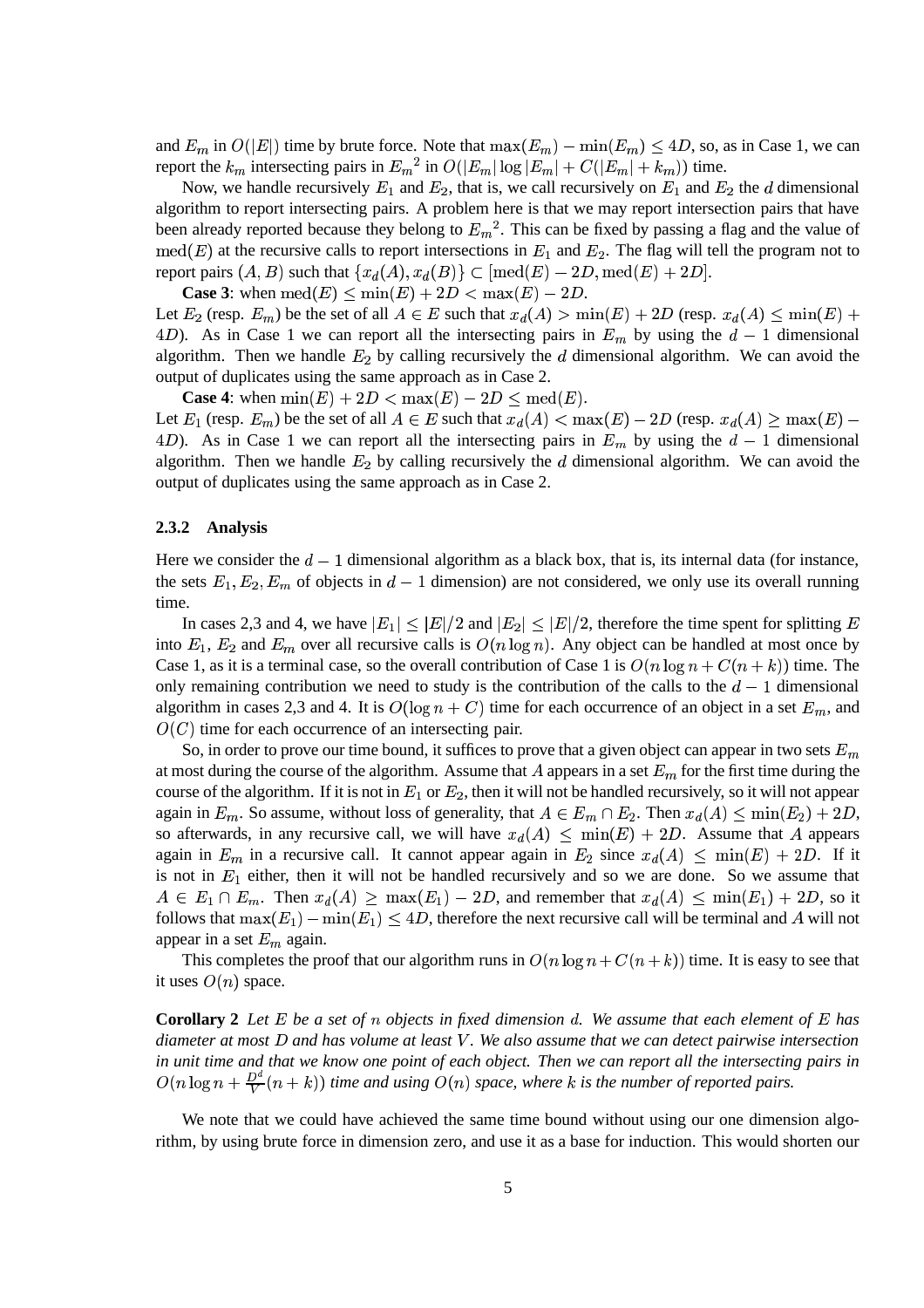proof, however, we still described the one dimensional algorithm. The main reason is that our implementation uses it, and it performs very well. This way, our experimental results can be replicated. We suspect that, using the reduction to dimension zero, it would be slower in practice. Besides, our one dimension algorithm is new (to our knowledge) and may be interesting in its own rights.

# **3 Experimental results**

I implemented this algorithm in two dimensions. The program reports each intersecting pair exactly once, in other words, it does not produce duplicates. For sake of simplicity, and because I expect it to be far more efficient, I implemented a simpler randomized version. The only modification I made was to choose an object at random instead of choosing the object with median y-coordinate to split E into  $E_1$ and  $E_2$ . The average time analysis of this randomized algorithm is essentially the same as quicksort [10] and yields the same  $O(n \log n + \frac{D^2}{V}(n+k))$  time bound in expectation.

I tried it with a personal computer based on an AMD K6-333Mhz processor. The following results concern same radius disks whose centers are uniformly distributed within a rectangle. I assume the coordinates to be given in single precision, then I can simply use built-in hardware double precision for the intersection predicate. When  $n = 10^6$  and I chose (by trying a few values) a radius such that k is smaller than  $n$ , the running time is about 15 seconds. The initial sorting takes 5 seconds, which means that for small values of  $k$ , our algorithm is only about three times slower than quicksort.

First I compared it with the naive algorithm that checks all the  $\frac{n(n-1)}{2}$  pairs of  $\frac{p-1}{2}$  pairs of disks. When the radius is large, and therefore  $k = \frac{n(n-1)}{2}$ , our alg  $\frac{z-1}{2}$ , our algorithm is four times slower. Of course, when E is sparse our  $\Gamma$ algorithm is far more efficient. Then I tried it against a Voronoi diagram computation. I believe it to be an interesting comparison for two reasons. First, no experimental result has been published for the previous fixed–radius near neighbors algorithms [2, 7]. Second, Dickerson and Eppstein algorithm [7] starts by computing a Delaunay triangulation, which is equivalent to computing a Voronoi diagram. When  $k < n$ , my program is about 100 times faster than an exact Voronoi diagram computation with CGAL [9].

# **4 Conclusion**

The main weakness of our approach is that it only works well for objects that have roughly the same size, namely when  $\frac{D^d}{V}$  is small. So it would be interesting to try to reduce this factor in our time bound. A more specific question is the following: we gave an optimal degree-two algorithm for reporting intersections among unit disks or 3-balls. Can we find find an efficient degree-two algorithm for disks or 3-balls of different radius?

## **References**

- [1] I. J. Balaban. An optimal algorithm for finding segment intersections. In *Proc. 11th Annu. ACM Sympos. Comput. Geom.*, pages 211–219, 1995.
- [2] J. L. Bentley, D. F. Stanat, and E. H. William, Jr. The complexity of finding fixed-radius near neighbors. *Inform. Process. Lett.*, 6:209–212, 1977.
- [3] J.-D. Boissonnat and J. Snoeyink. Efficient algorithms for line and curve segment intersection using restricted predicates. *Comput. Geom. Theory Appl.*, 16(1):35–52, 2000.
- [4] J.-D. Boissonnat and A. Vigneron. Elementary algorithms for reporting intersections of curve segments. *Comput. Geom. Theory Appl.*, 21:167–175, 2002.